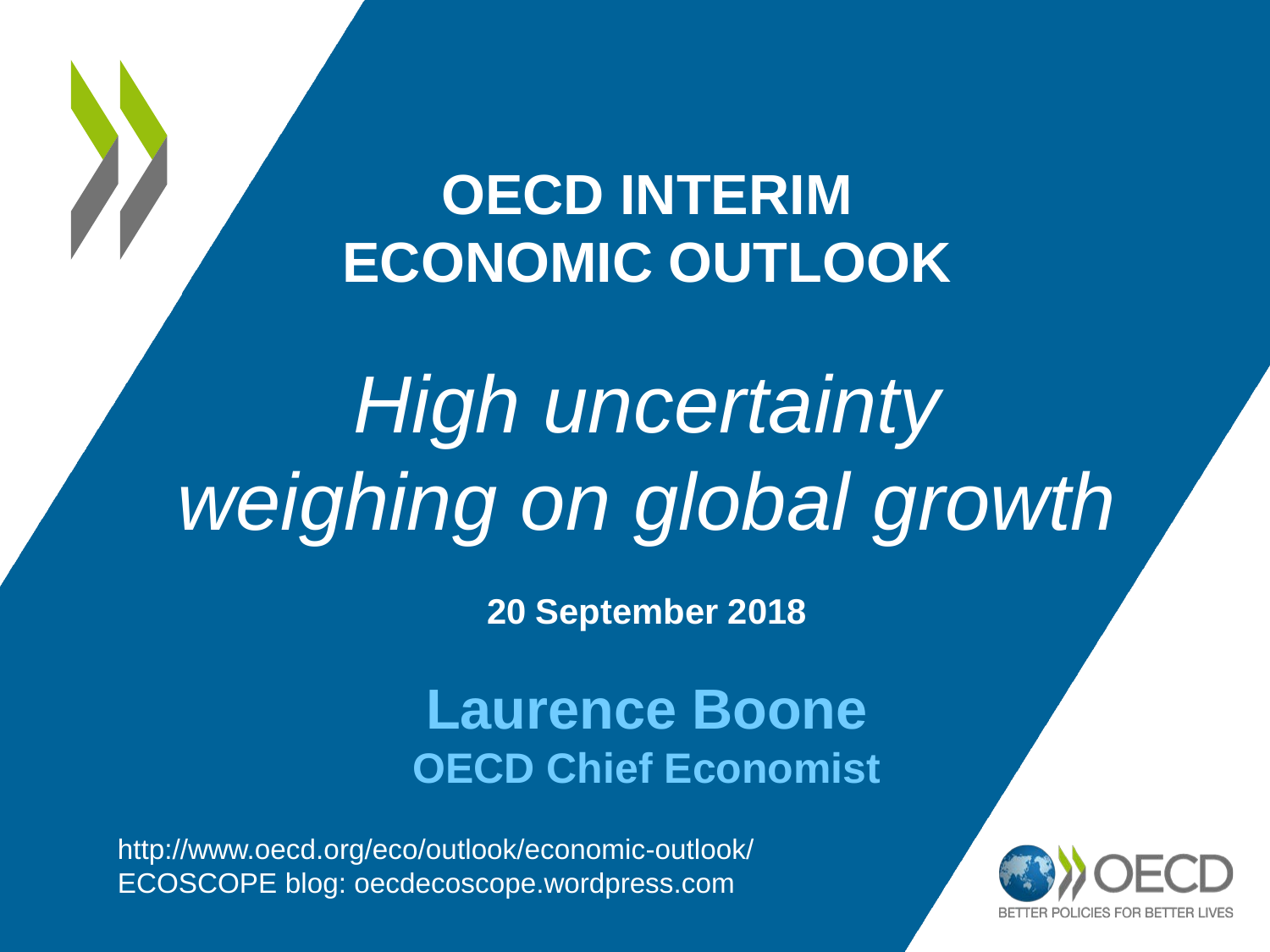

**Key messages**

### Global growth is peaking and is less synchronised

- Global growth should plateau at 3.7% in 2018 and 2019
- The job market has recovered but slack remains and wage growth is disappointing

#### Risks are intensifying, uncertainty is widespread

- Rising trade restrictions risk hurting jobs and living standards
- Tightened financial conditions increase stress on a number of EMEs
- Political risks could prevent Europe from thriving
- Ten years after the crisis, some financial risks have built up again

### Policies should aim to enhance resilience, productivity and inclusiveness

- Reduce policy uncertainty, especially for trade, to support confidence and investment
- Review fiscal policy to react in case of a downturn and prioritise investment
- Implement reforms to boost long-term productivity and opportunities for all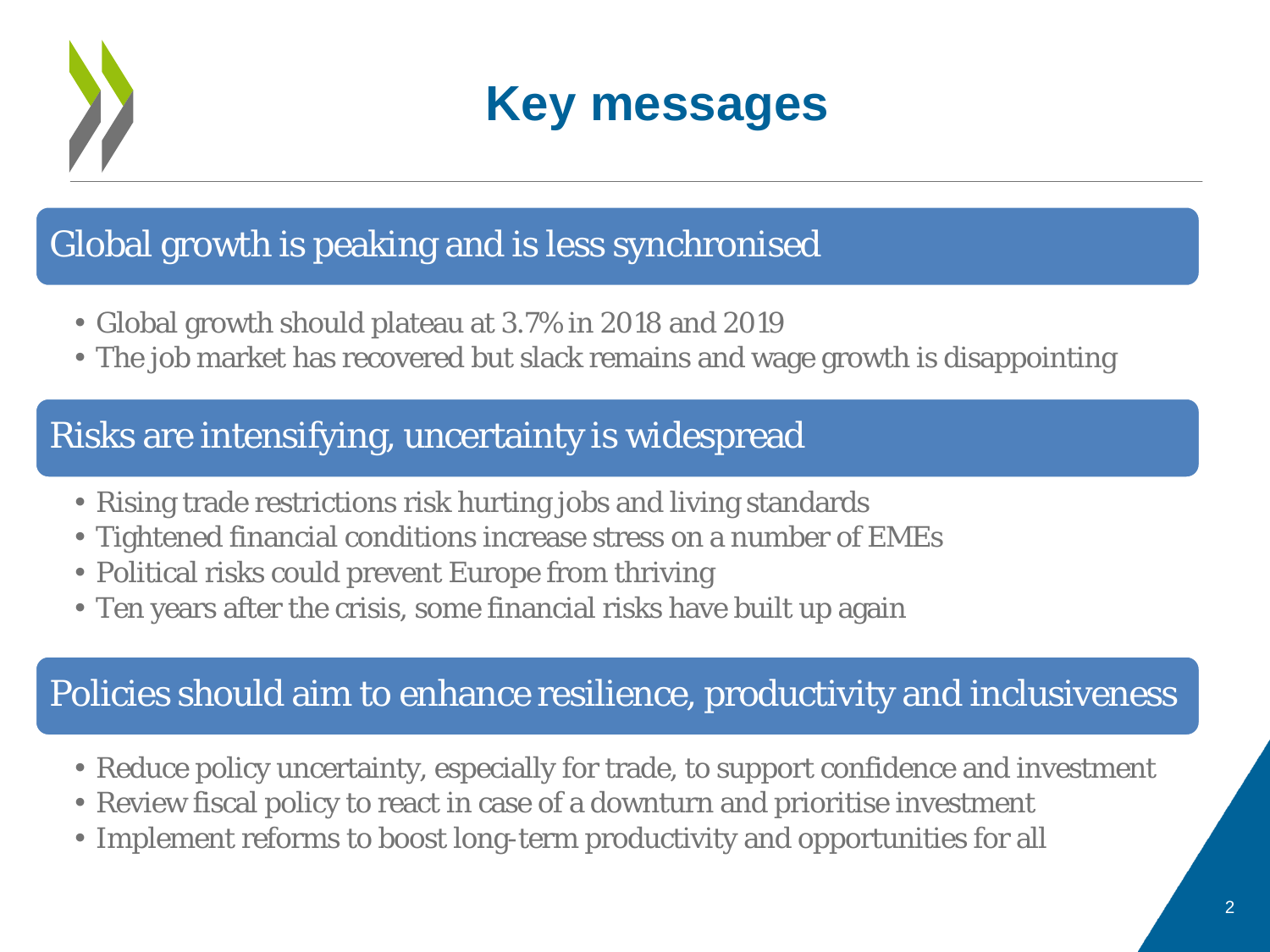### **Global growth may be peaking and is less synchronised**

#### **World GDP growth plateaus GDP growth is dispersed**



Note: Right panel: triangles show annual projections for 2018 and 2019. Source: OECD Economic Outlook database.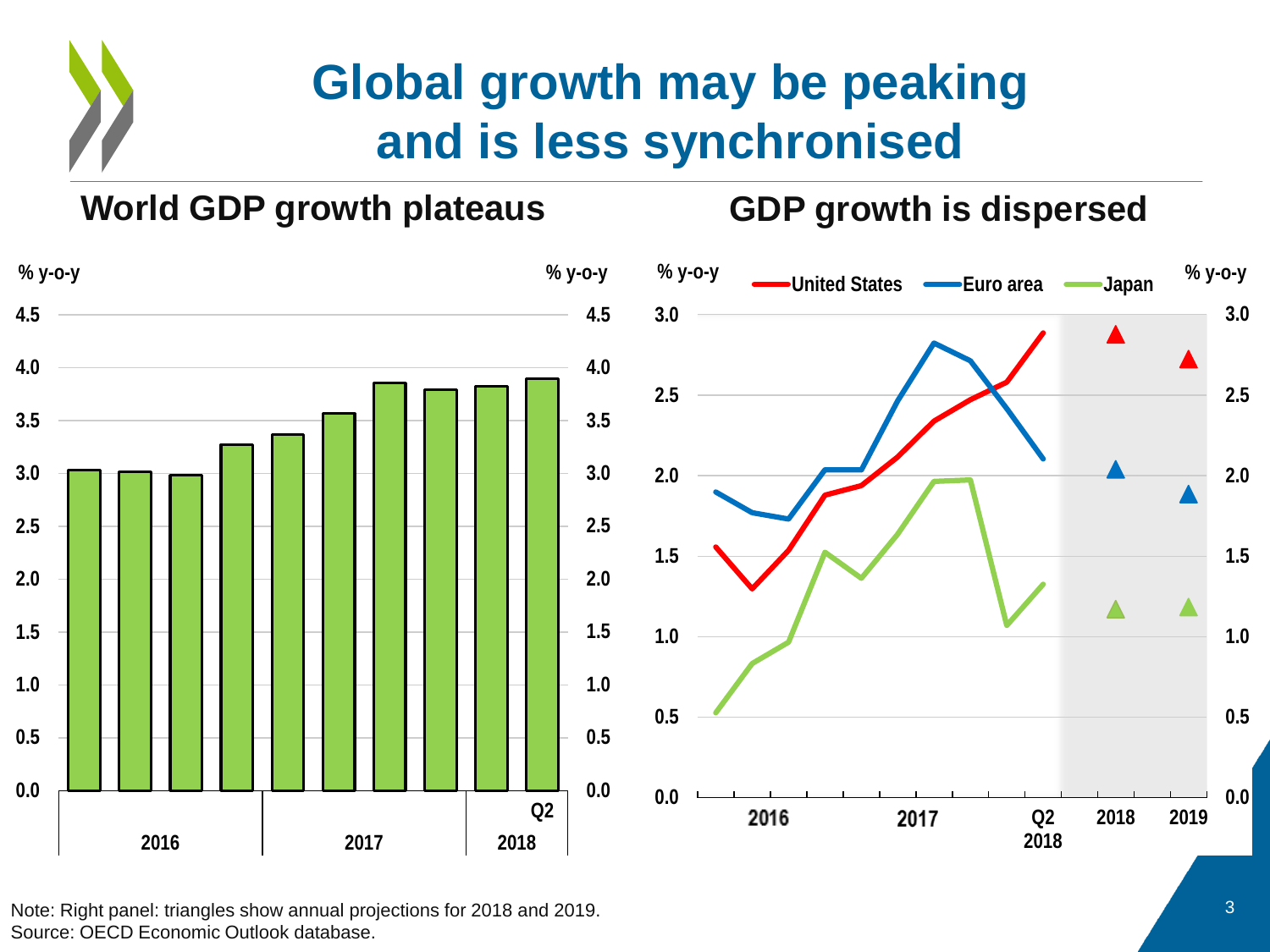### **Growth prospects have weakened**

#### **G-20 advanced economies G-20 emerging economies**

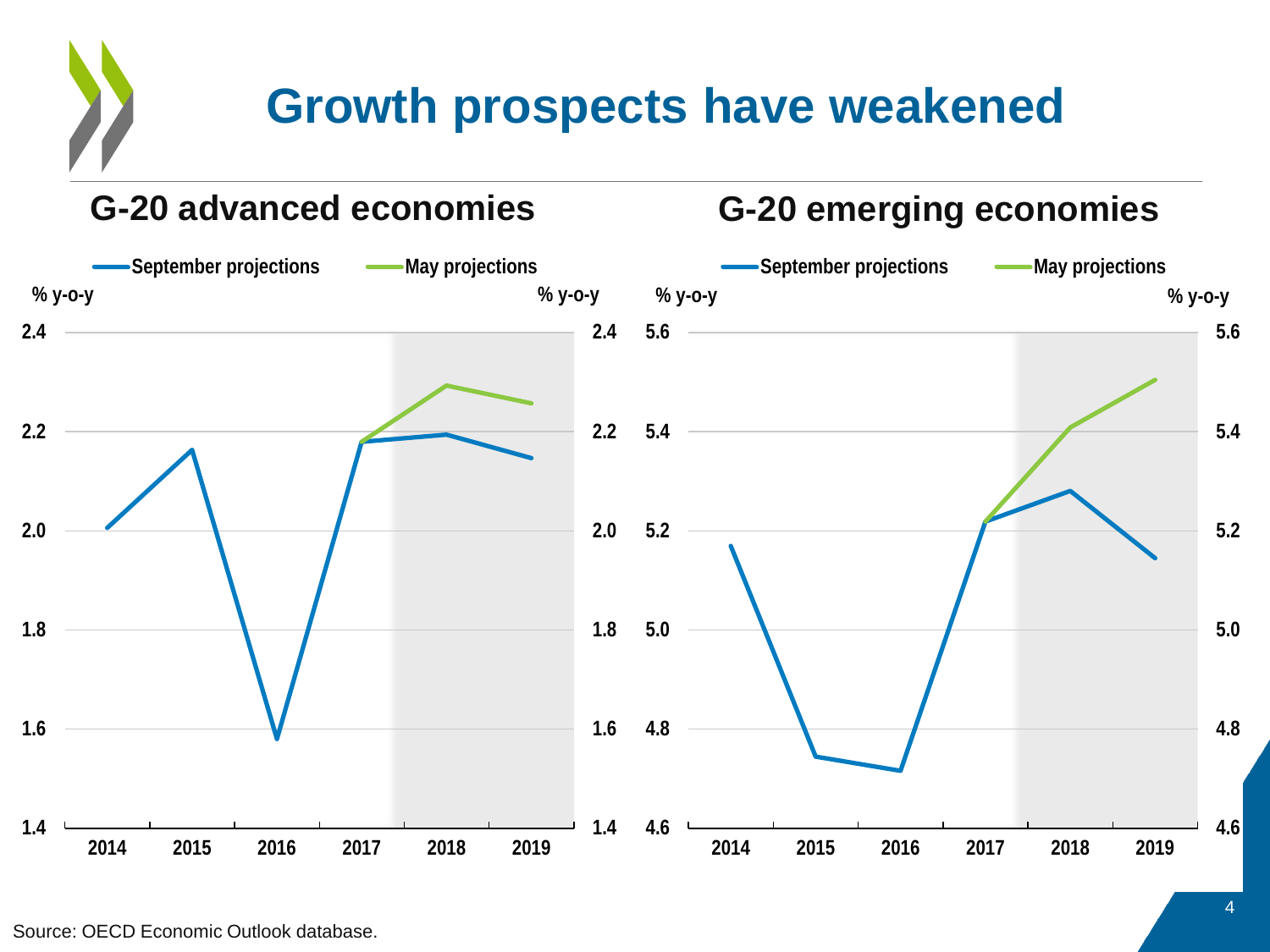# **OECD Interim Economic Outlook projections**

#### **Real GDP growth revised slightly down**

*Year-on-year, %. Arrows indicate the direction of revisions since May 2018.*

|                       | 2017  | 2018                            | 2019                            |                     | 2017   | 2018                | 2019                     |
|-----------------------|-------|---------------------------------|---------------------------------|---------------------|--------|---------------------|--------------------------|
| <b>World</b>          | 3.6   | 3.7                             | 3.7                             | $G-20$              | 3.8    | 3.9                 | 3.8 $\sqrt{ }$           |
|                       |       |                                 |                                 |                     |        |                     |                          |
| <b>Australia</b>      | 2.2   | 2.9                             | 3.0                             | Argentina           | 2.9    | $-1.9$              | 0.1                      |
| Canada                | 3.0   | 2.1                             | 2.0                             | <b>Brazil</b>       | 1.0    | $1.2 \quad \bullet$ | 2.5 $\sqrt{ }$           |
| Euro area             | 2.5   | 2.0                             | 1.9<br>$\ddot{\phantom{a}}$     | <b>China</b>        | 6.9    | 6.7                 | 6.4                      |
| Germany               | 2.5   | $\overline{\phantom{a}}$<br>1.9 | 1.8 $\sqrt{\phantom{0}}$        | India $1$           | 6.7    | $7.6 \t{m}$         | 7.4                      |
| <b>France</b>         | 2.3   | 1.6 $\sqrt{\phantom{0}}$        | 1.8<br>$\overline{\phantom{a}}$ | <b>Indonesia</b>    | 5.1    | 5.2                 | 5.3                      |
| <b>Italy</b>          | 1.6   | $\overline{\phantom{a}}$<br>1.2 | 1.1                             | <b>Mexico</b>       | 2.3    | $2.2 \quad \bullet$ | 2.5 $\sqrt{ }$           |
| Japan                 | 1.7   | 1.2                             | 1.2                             | <b>Russia</b>       | 1.5    | 1.8                 | 1.5                      |
| Korea                 | 3.1   | 2.7<br>$\overline{\phantom{a}}$ | $\overline{\phantom{a}}$<br>2.8 | Saudi Arabia        | $-0.7$ | 1.7 $\bullet$       |                          |
| <b>United Kingdom</b> | $1.7$ | 1.3<br>J                        | 1.2<br>$\overline{\phantom{a}}$ | <b>South Africa</b> | 1.2    | 0.9                 | 1.8 $\sqrt{\phantom{0}}$ |
| <b>United States</b>  | 2.2   | 2.9                             | $\overline{\phantom{a}}$<br>2.7 | Turkey              | 7.4    | $3.2 \quad \bullet$ | 0.5                      |

Note: Difference in percentage points based on rounded figures. Dark green and dark orange for, respectively, upward and downward revisions of 0.3 percentage points and more. Light green and light orange for, respectively, upward and downward revisions of less than 0.3 percentage points. The European Union is a full member of the G-20, but the G-20 aggregate only includes countries that are also members in their own right.

1. Fiscal years starting in April.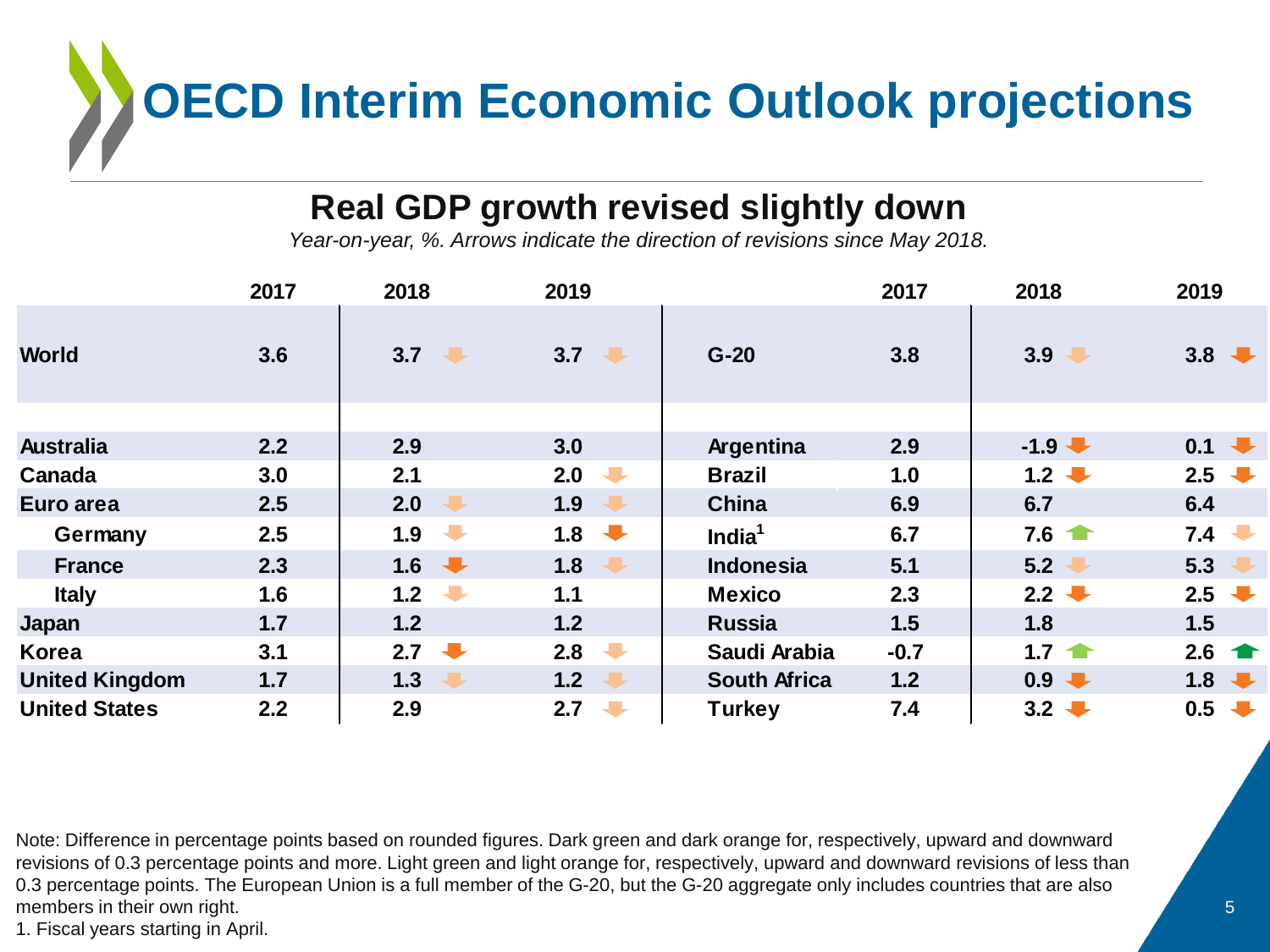### **Trade tensions are beginning to bite**

#### **Trade growth has slowed**

*World merchandise exports, volume*

#### **Export orders have worsened**

*Global*



Note: Left panel: Seasonally-adjusted, in USD at constant prices. Right panel: Data normalised over the 2004-2018 period. All orders refer to the composite PMI (manufacturing and services). Source: CPB; Markit; and OECD calculations.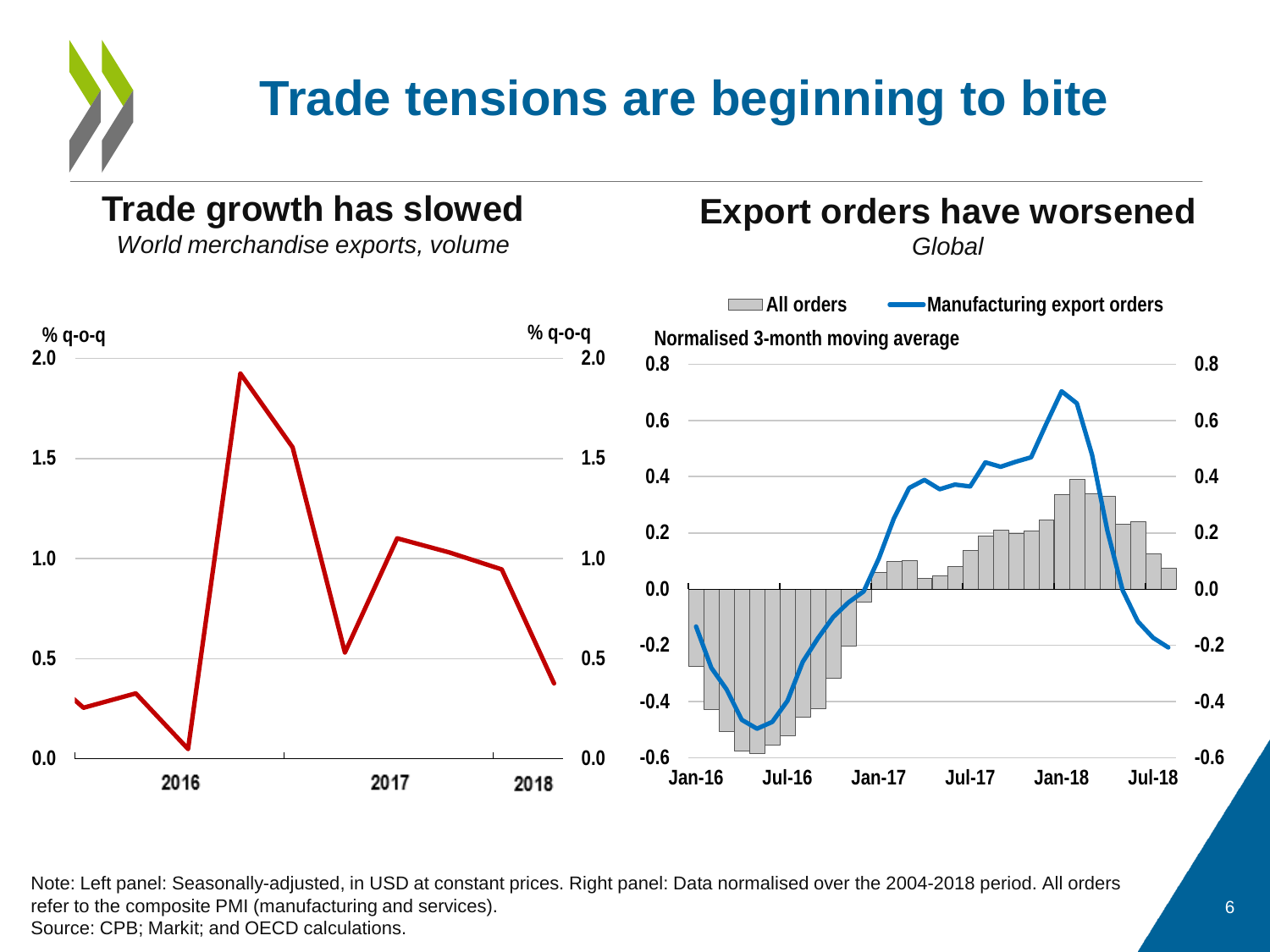### **New trade restrictions: Targeted sectors take a hit**



Note: Percentage changes in USD value. 7

Source: United States International Trade Commission; and OECD calculations.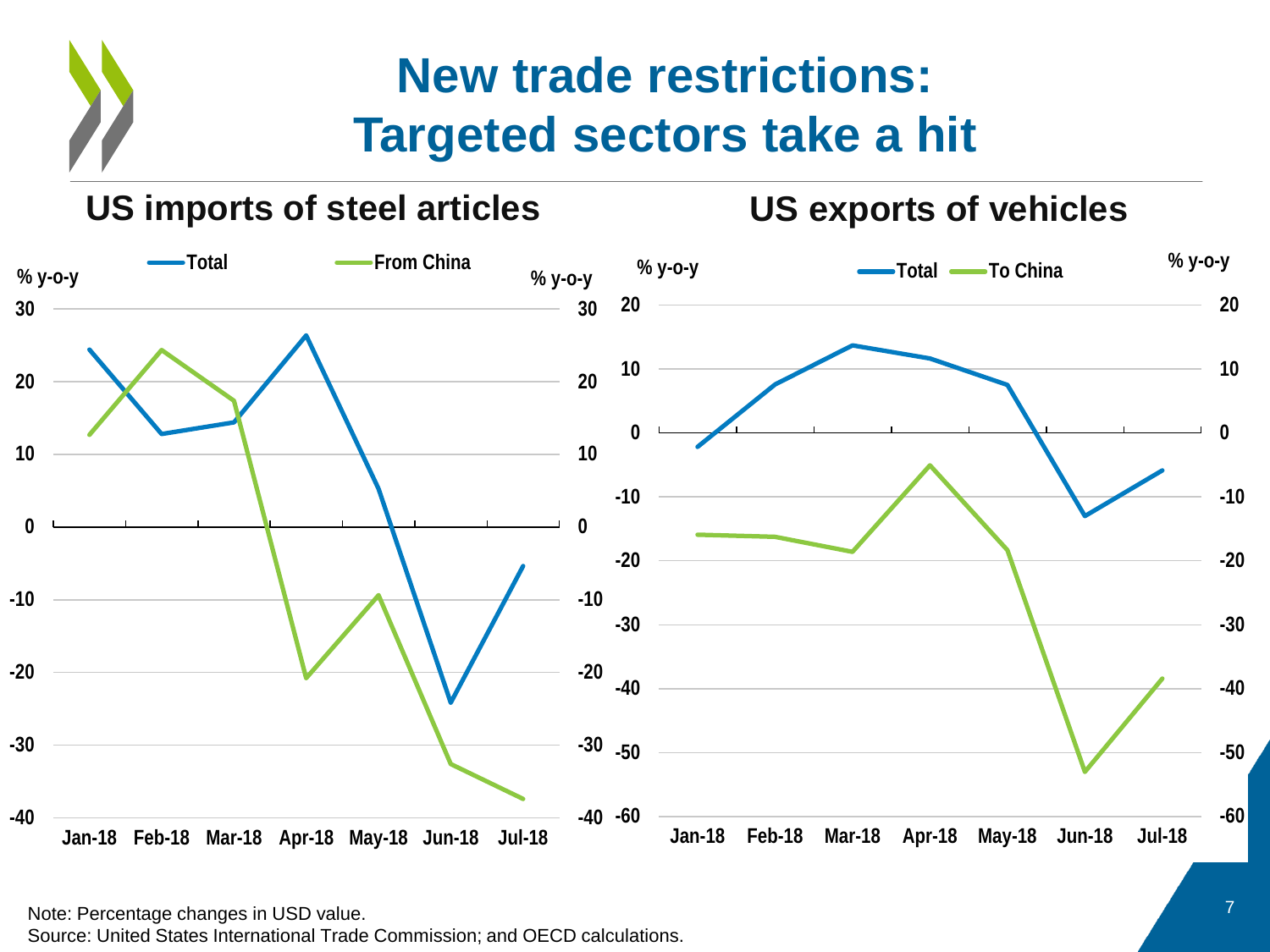### **Investment growth is too weak to support productivity gains**



Note: Right panel: Labour productivity growth rates, annual averages. 8 Source: OECD Economic Outlook database; and OECD calculations.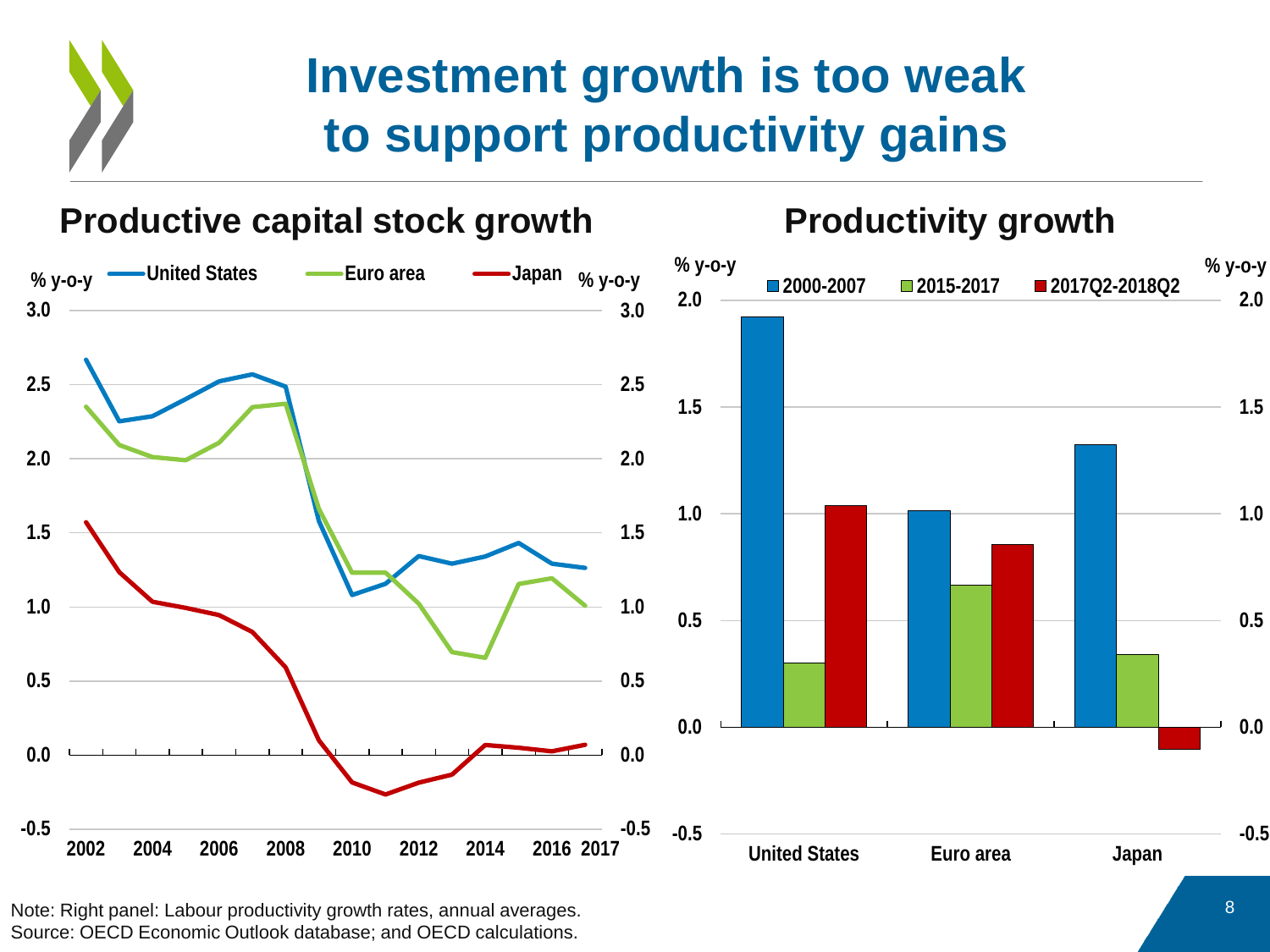### **Unemployment is falling but too many people remain out of employment**

**United States**

**Euro area**



population aged 15-64 years. Wider unemployment rate refers to U6 unemployment and includes unemployed, involuntary part-time workers and marginally attached workers.

Source: OECD Short-Term Labour Market statistics; National Labour Force Surveys; and OECD calculations.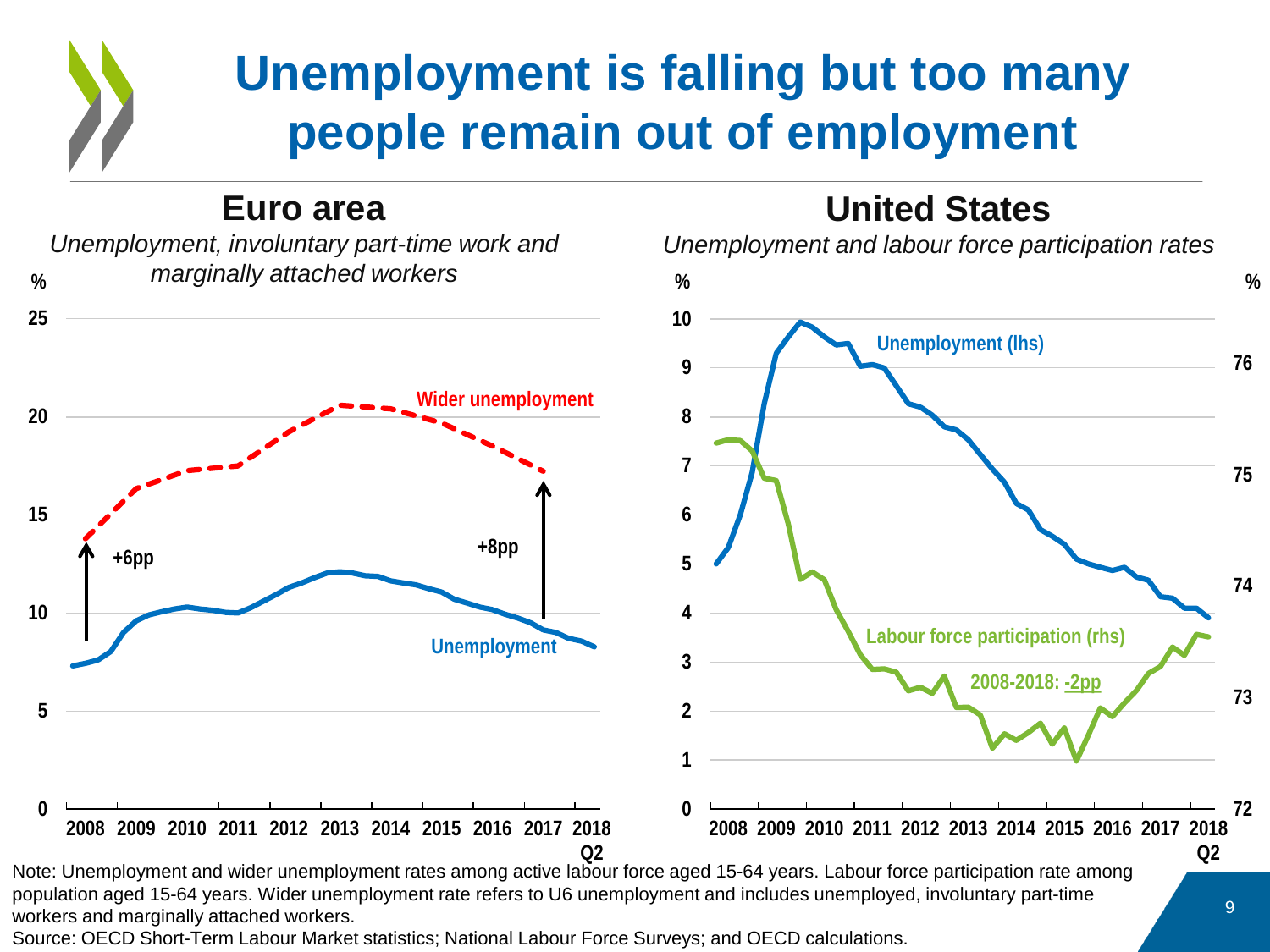### **Wage growth lags behind pre-crisis levels in some countries**

#### **Wage growth**

*Average annual change in real wages*



Note: 2018H1 for year-on-year growth in % over 2017H1. Growth rates are annualised. Source: OECD Economic Outlook database; and OECD calculations.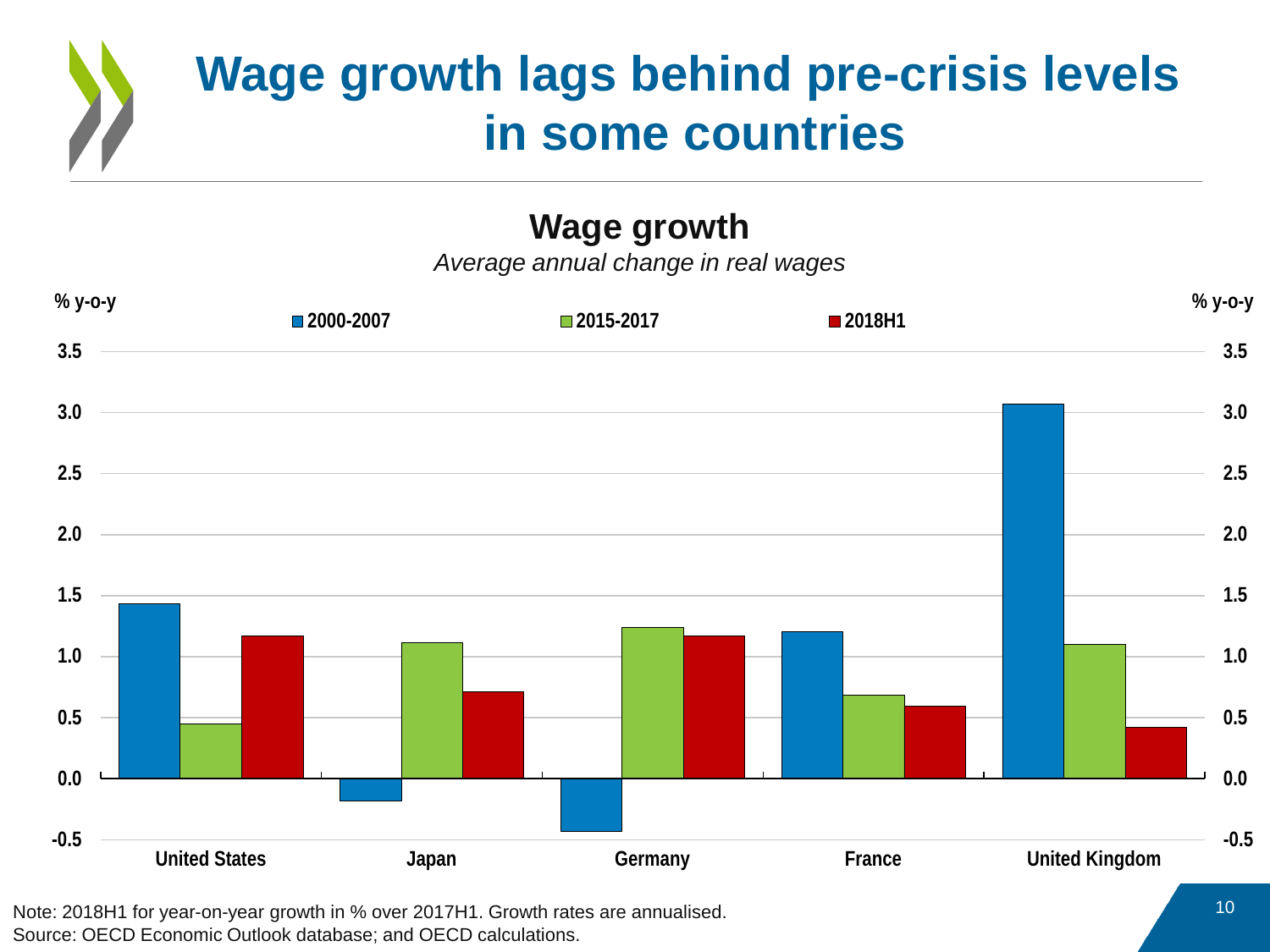

### RISKS ARE INTENSIFYING, UNCERTAINTY IS WIDESPREAD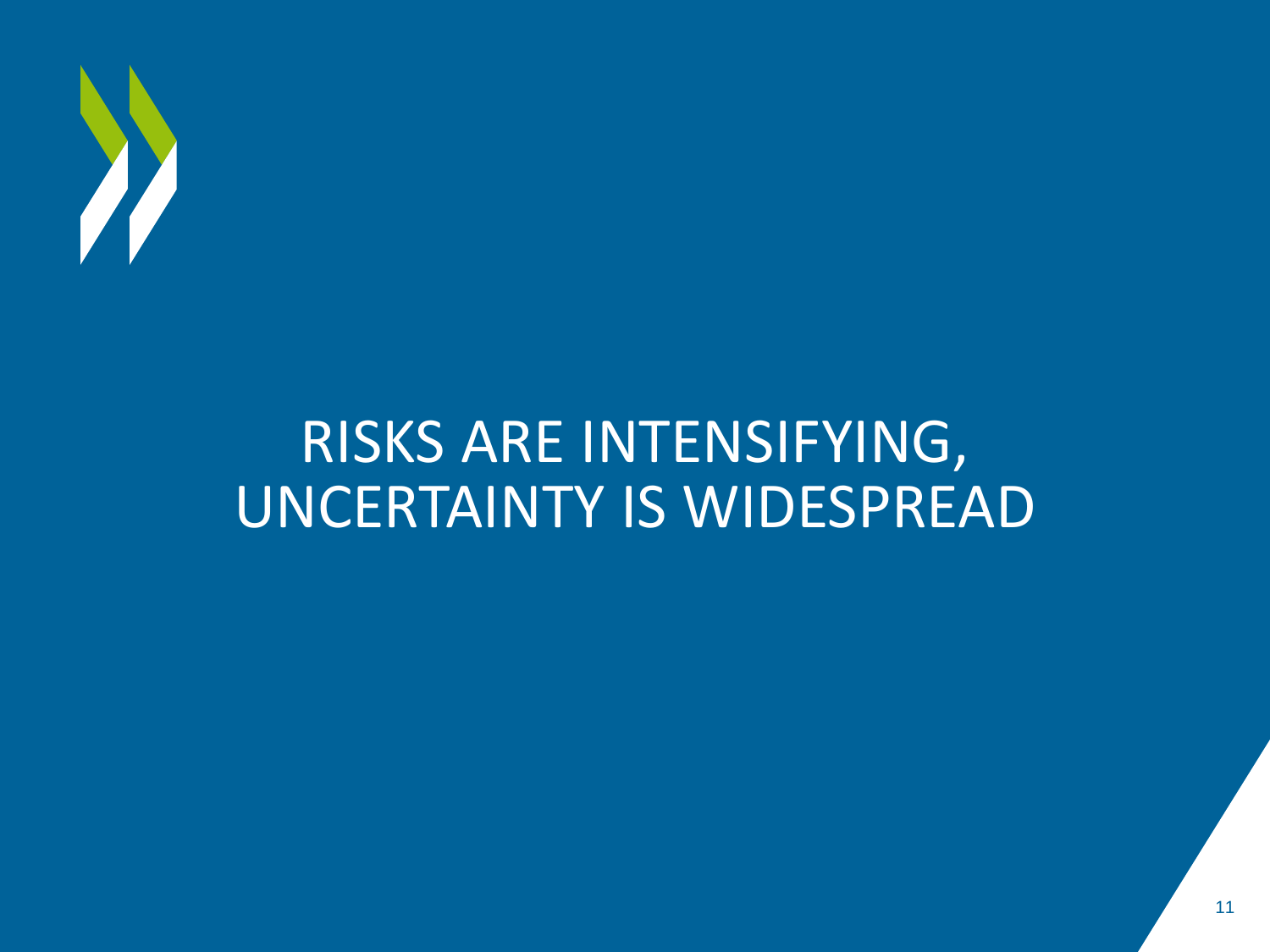

**Jobs dependent on foreign final demand**

*2015 or latest available*



Note: The business sector corresponds to ISIC Rev.3 Divisions 10 to 74. Source: Preliminary estimates based on OECD Inter-Country Input-Output Database; OECD Annual National Accounts Database; OECD Structural Analysis (STAN) Database; OECD Trade in Employment Database; World Input-Output Database (WIOD); and OECD calculations.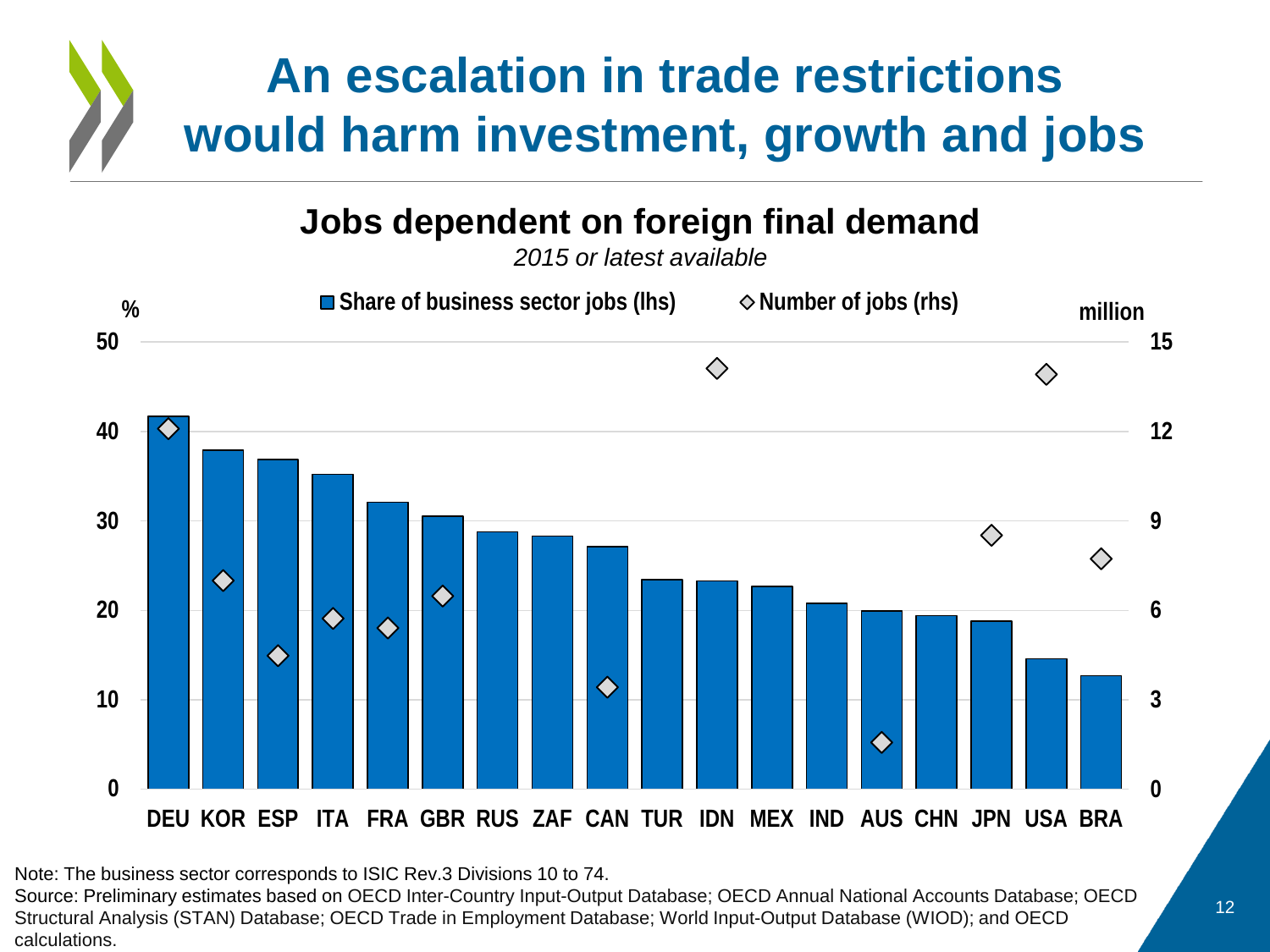### **Rising US rates and home-grown imbalances create turbulence in some EMEs**



Source: Thomson Reuters; and OECD calculations.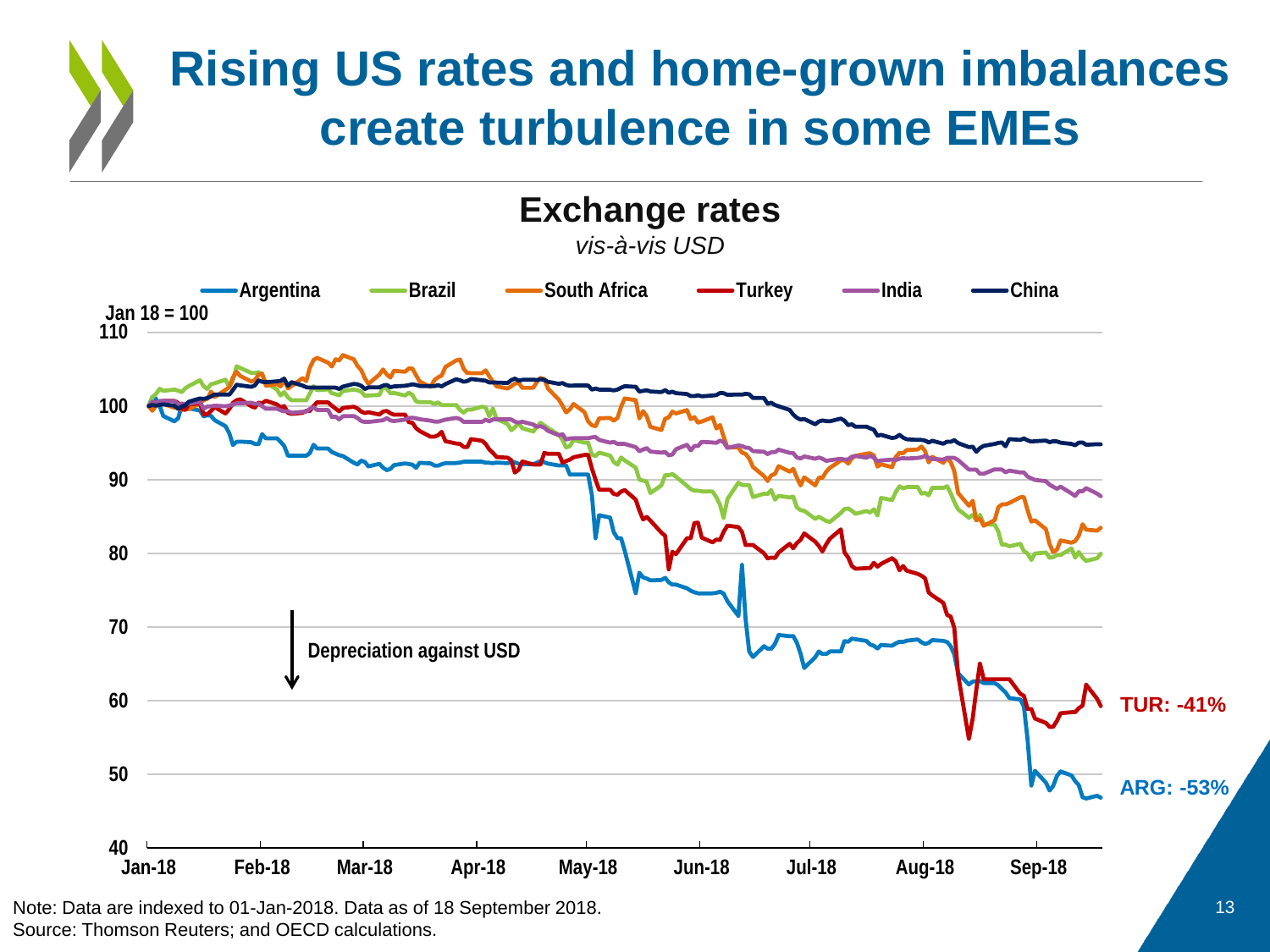### **Emerging markets with external imbalances are more vulnerable**

#### **External debt**

#### **Current account balance**



Note: Gross external debt is the outstanding amount of those actual current, and not contingent, liabilities that require payment of principal and/or interest by the debtor at some point(s) in the future and that are owed to nonresidents by residents of an economy. Source: IMF Balance of Payments and International Investment statistics; and OECD calculations.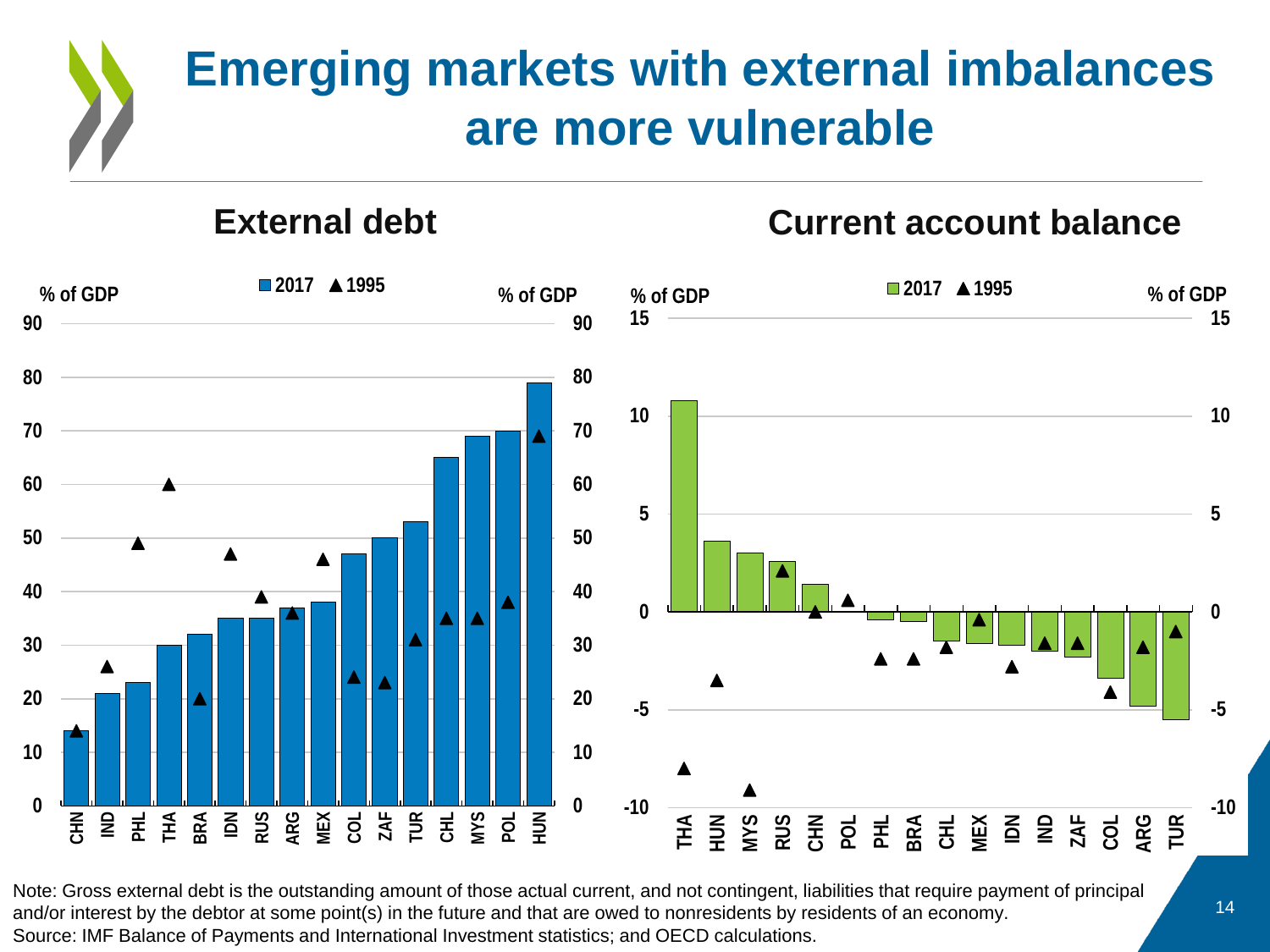### **Political risks could hamper Europe's growth and social cohesion**

#### **UK-EU trade relationship**

**Italy -Spain -Portugal World excl. EU World excl. UK % % % of GDP EU UK % of GDP3.5 3.5 16 35 3.0 3.0 14 30 2.5 2.5 12 25 2.0 10 2.0 20 8 1.5 1.5 15 6 1.0 1.0 10 4 0.5 0.5 5 2 0.0 0.0 0 0 Goods Services Goods Services -0.5 -0.5** 2018 **United Kingdom European Union (rhs) 2014 2015 2016 2017 2018**

Note: Left panel: Data as of 2016 for services and 2017 for goods. Exports and GDP of the European Union excludes those of the UK. Source: OECD International Trade in services statistics; UN Comtrade database; OECD Economic Outlook database; Thomson Reuters; and OECD calculations.

*Exports*

**Government bond yields** *2-year yields*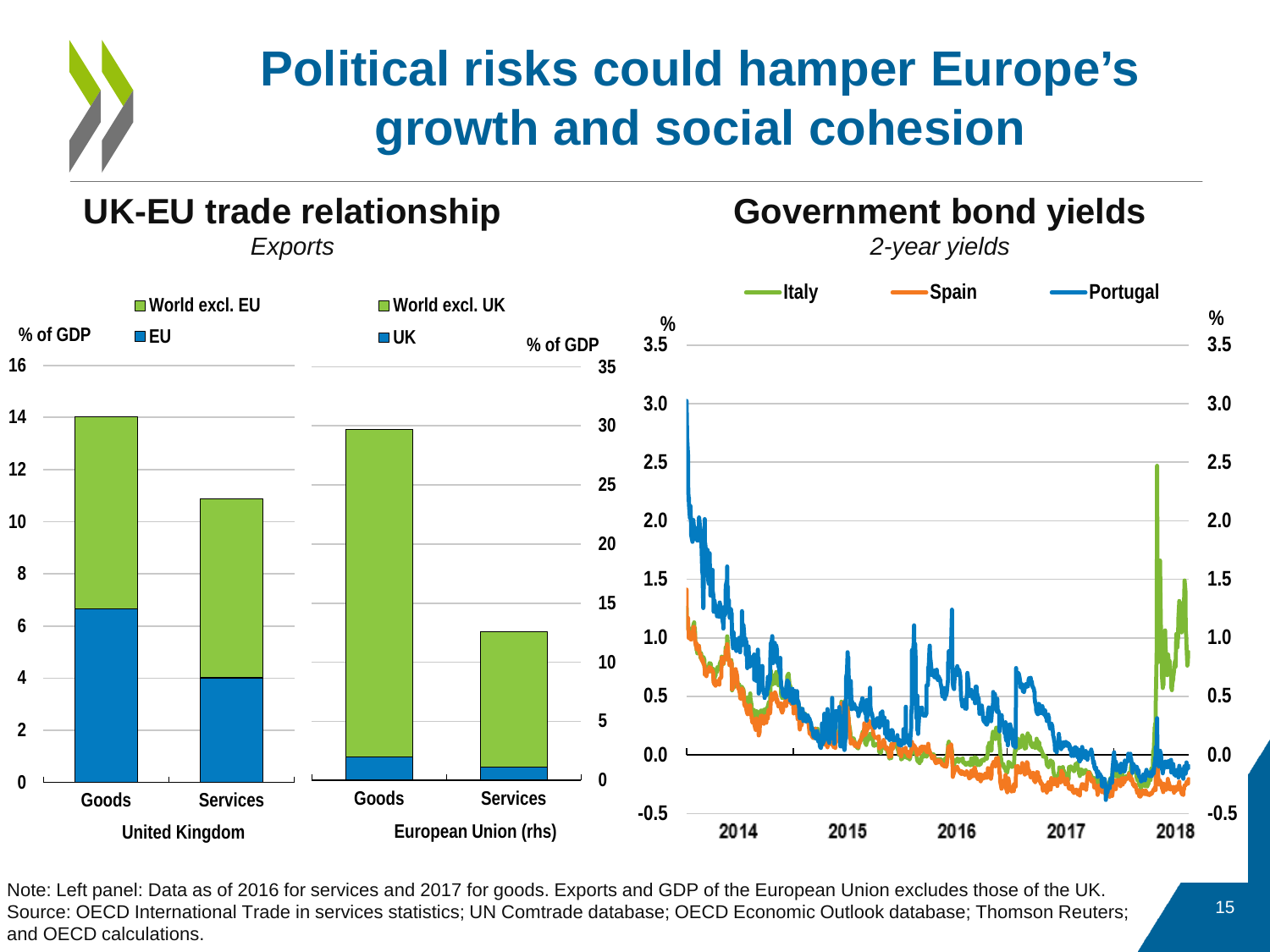### **Ten years after the crisis, financial risks have built up again**

#### **Change in total debt**  *2005-2017*

#### **Equity prices**



Note: Left panel: \*Total debt levels, 2017 or latest available. \*\*EMEs excluding China. Private debt ratios shown are computed on a consolidated basis except for Canada, Japan and the United States for which consolidated data are not available. Public debt ratios are based on the national accounts definitions except for EU countries where debt ratios based on Maastricht criteria are shown. Data for China and EMEs are credit.

Source: OECD National Accounts database; Bank for International Settlements; OECD Economic Outlook database; Thomson Reuters; and OECD calculations.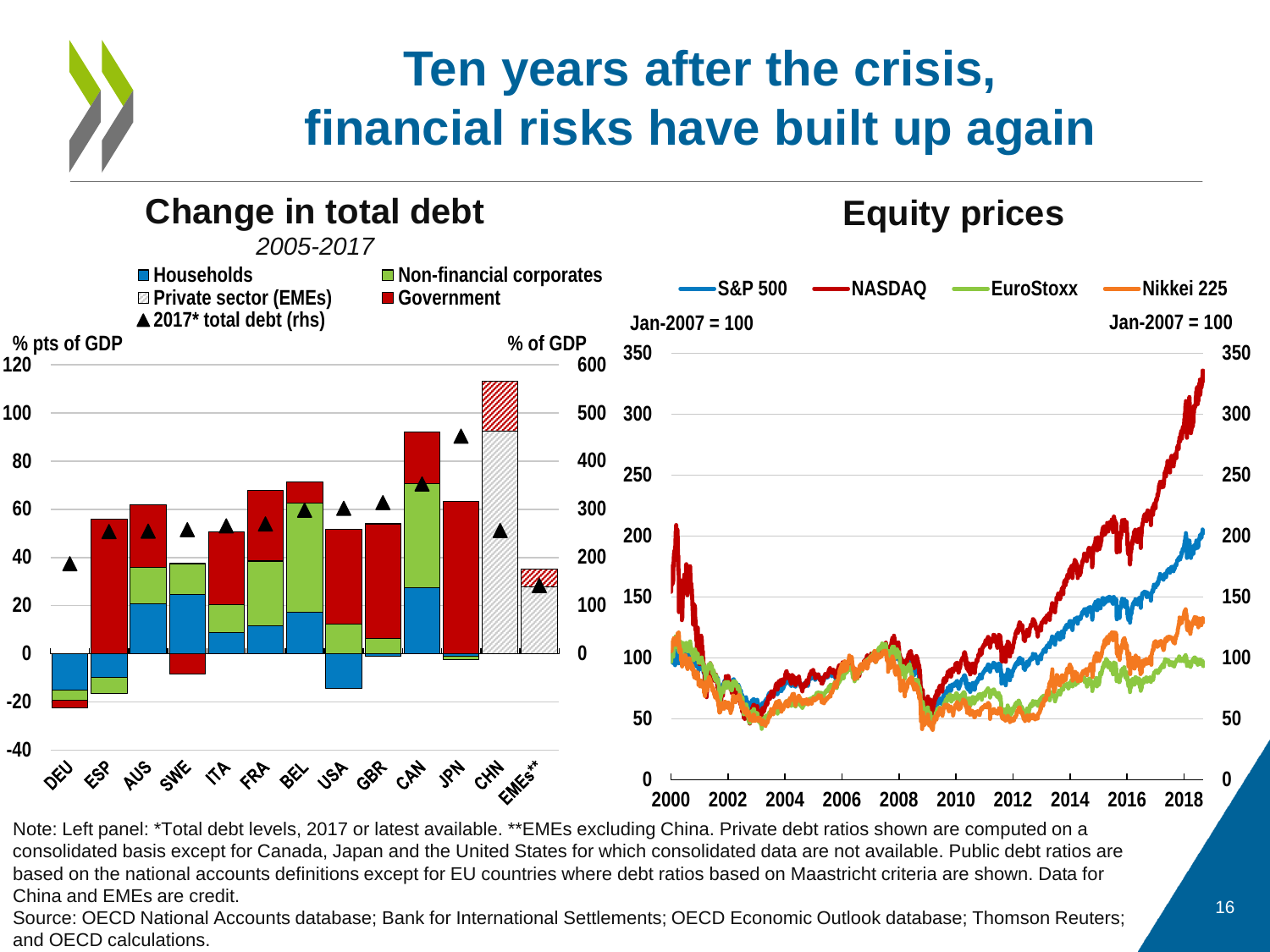

### POLICIES SHOULD AIM TO ENHANCE RESILIENCE, PRODUCTIVITY AND INCLUSIVENESS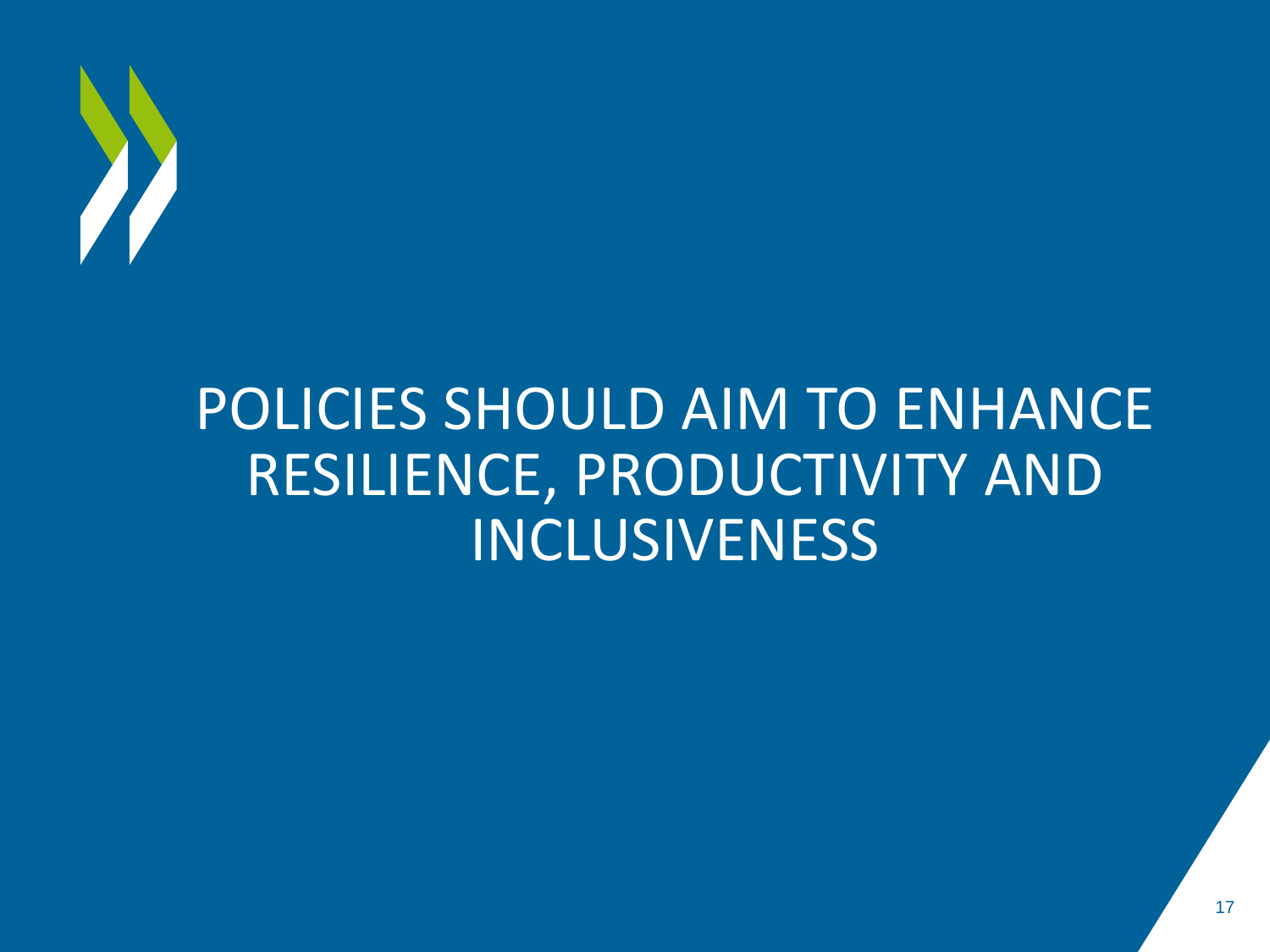### **The monetary policy stance in major economies is appropriate**

#### **Inflation in major advanced economies**

*Consumer price inflation, excluding food and energy*



Note: Core inflation excludes energy and food products and refers to harmonised data for the euro area. Inflation numbers affected by the effects of the 2014 tax hike in Japan are not shown. Source: OECD Main Economic Indicators Database.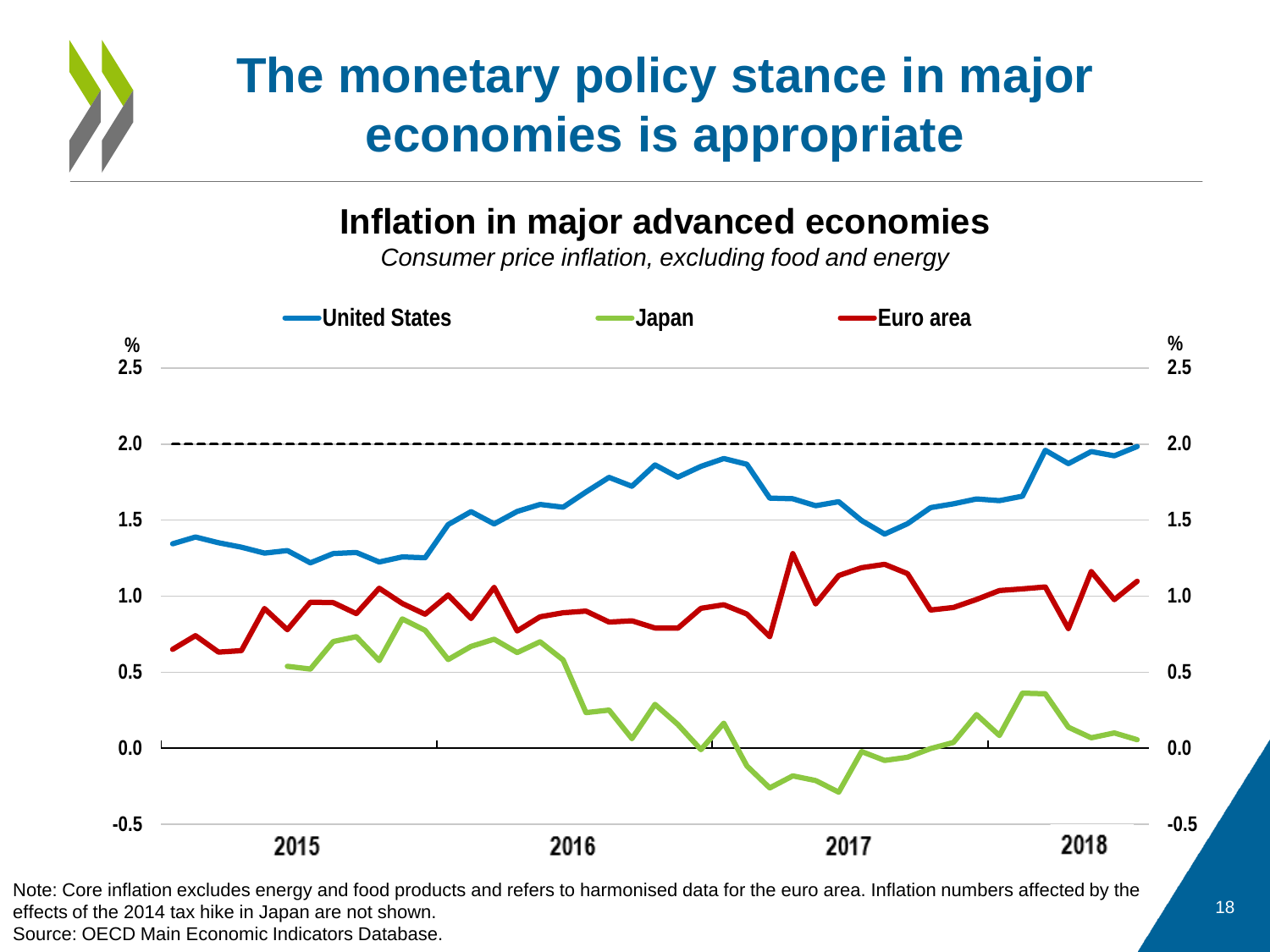### **Fiscal policies should avoid being procyclical and should focus on the long term**

#### **Change in the fiscal stance**

*2017-2019, projected*



*2017-2019, projected*



Note: Left panel: The fiscal stance is measured as the underlying primary balance, in % of potential GDP. Right panel: Public debt based on the national accounts definition except for EA countries where public debt based on Maastricht criteria is shown. Therefore, debt numbers are not fully comparable between EA and non-EA countries. Source: OECD Economic Outlook database; and OECD calculations.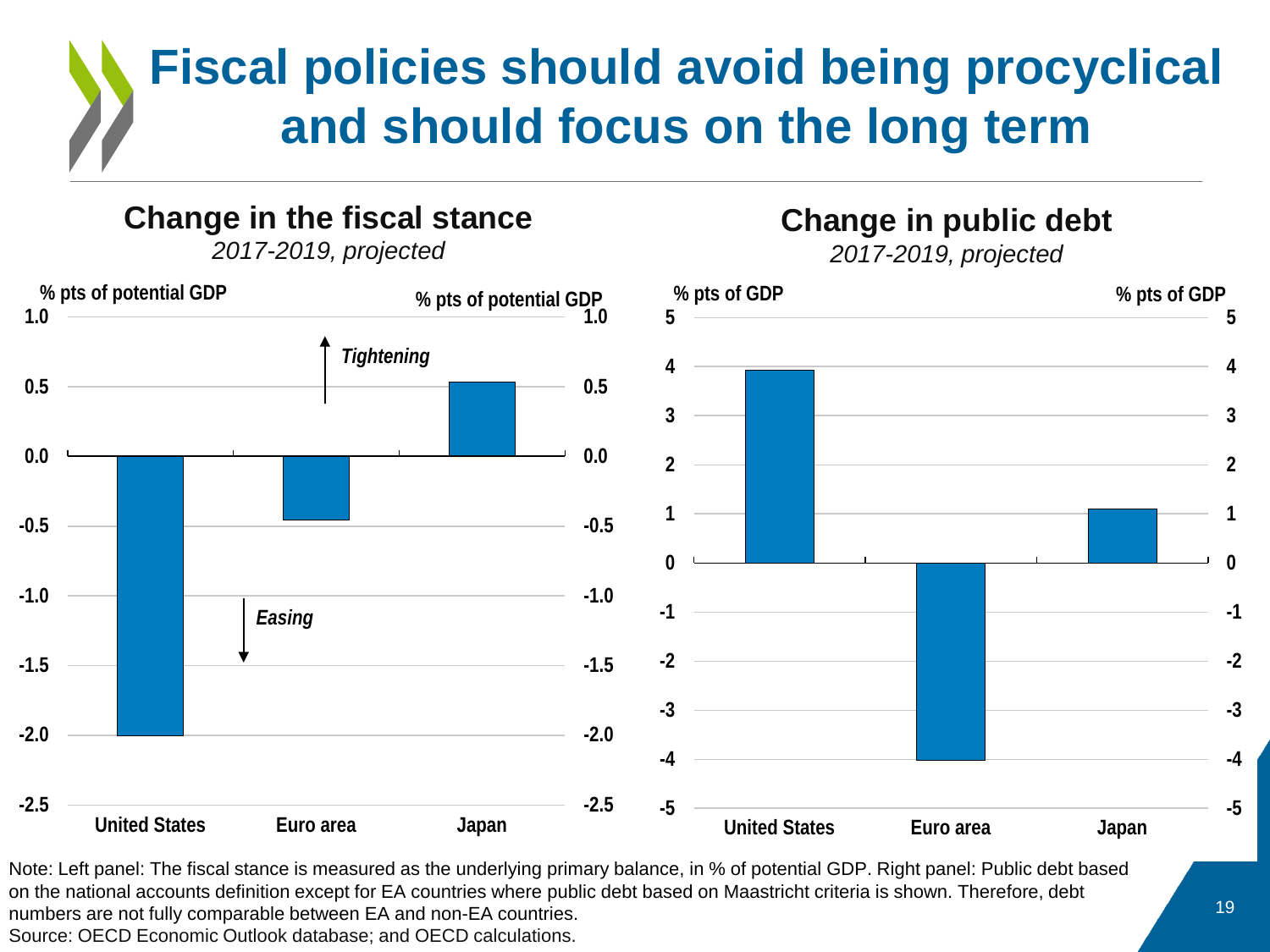



Note: Data for 2018 are projections. Public debt based on the national accounts definition except for EU countries where public debt based on Maastricht criteria is shown. Therefore, debt numbers are not fully comparable between EU and non-EU countries. Source: OECD Economic Outlook database; and OECD calculations.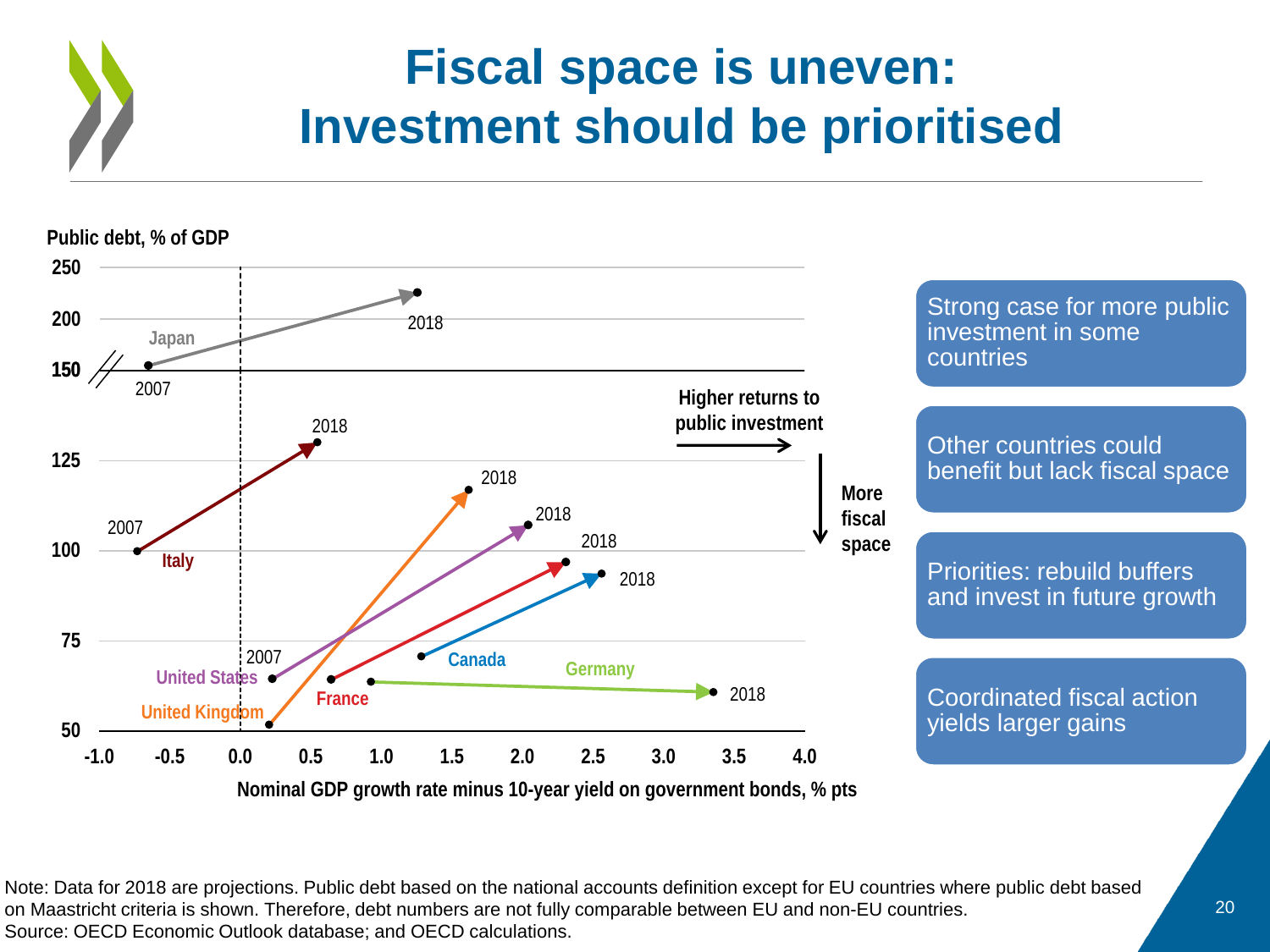### **Ten years later: Banks are stronger but much remains to be done**

#### **Banks are better capitalised**

*Regulatory Tier 1 capital to risk-weighted assets*

#### **Financial fragilities remain in the euro area**

*Share of own-government securities in bank holdings of euro area sovereign debt*

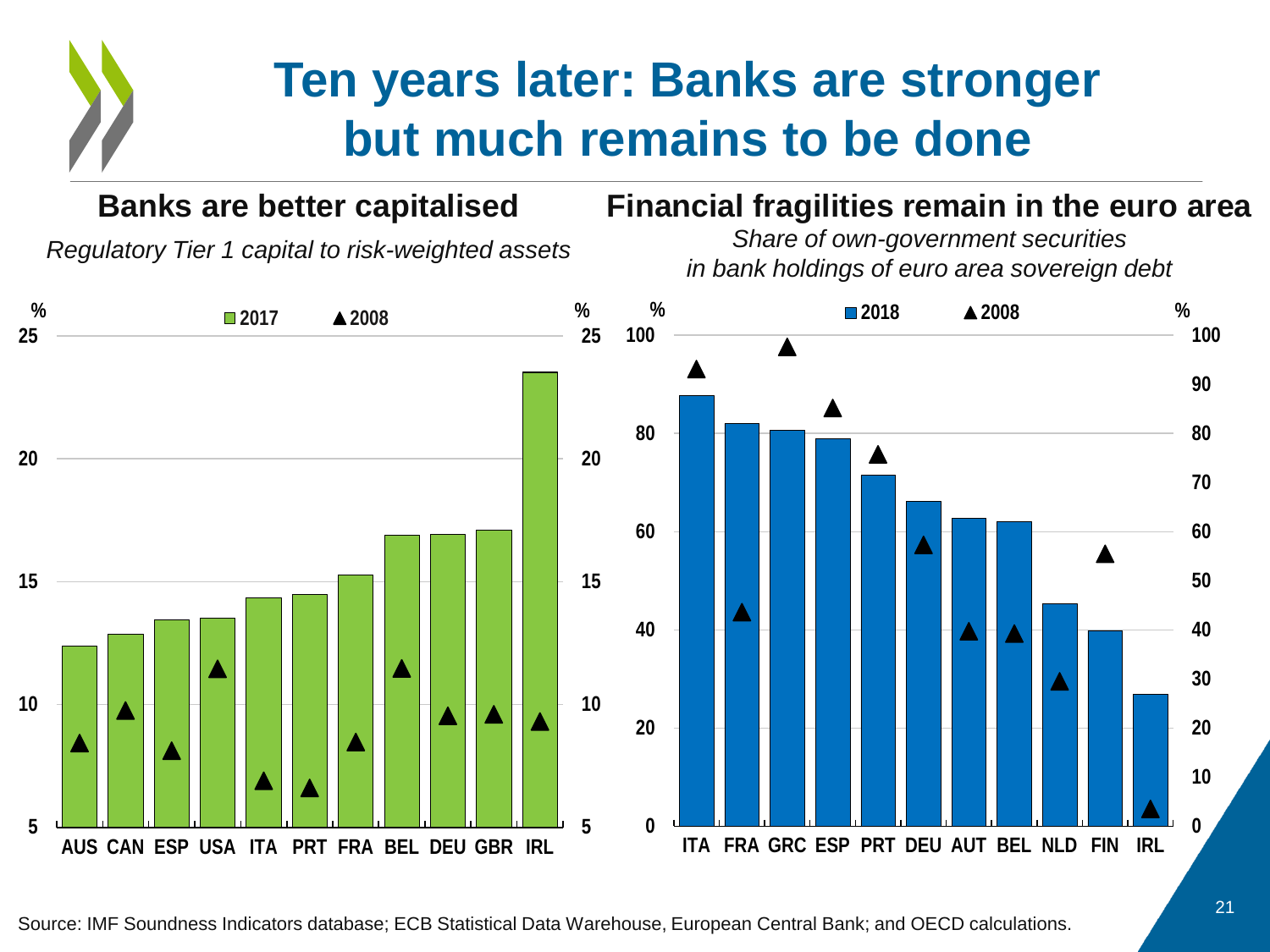### **The real economy has not regained the ground lost during the crisis**

#### **Real GDP per capita, OECD**



Note: The dotted line shows a linear projection based on the average annual growth rate of OECD potential GDP per capita in the 2000- 2007 period.

Sources: OECD Economic Outlook database; and OECD calculations.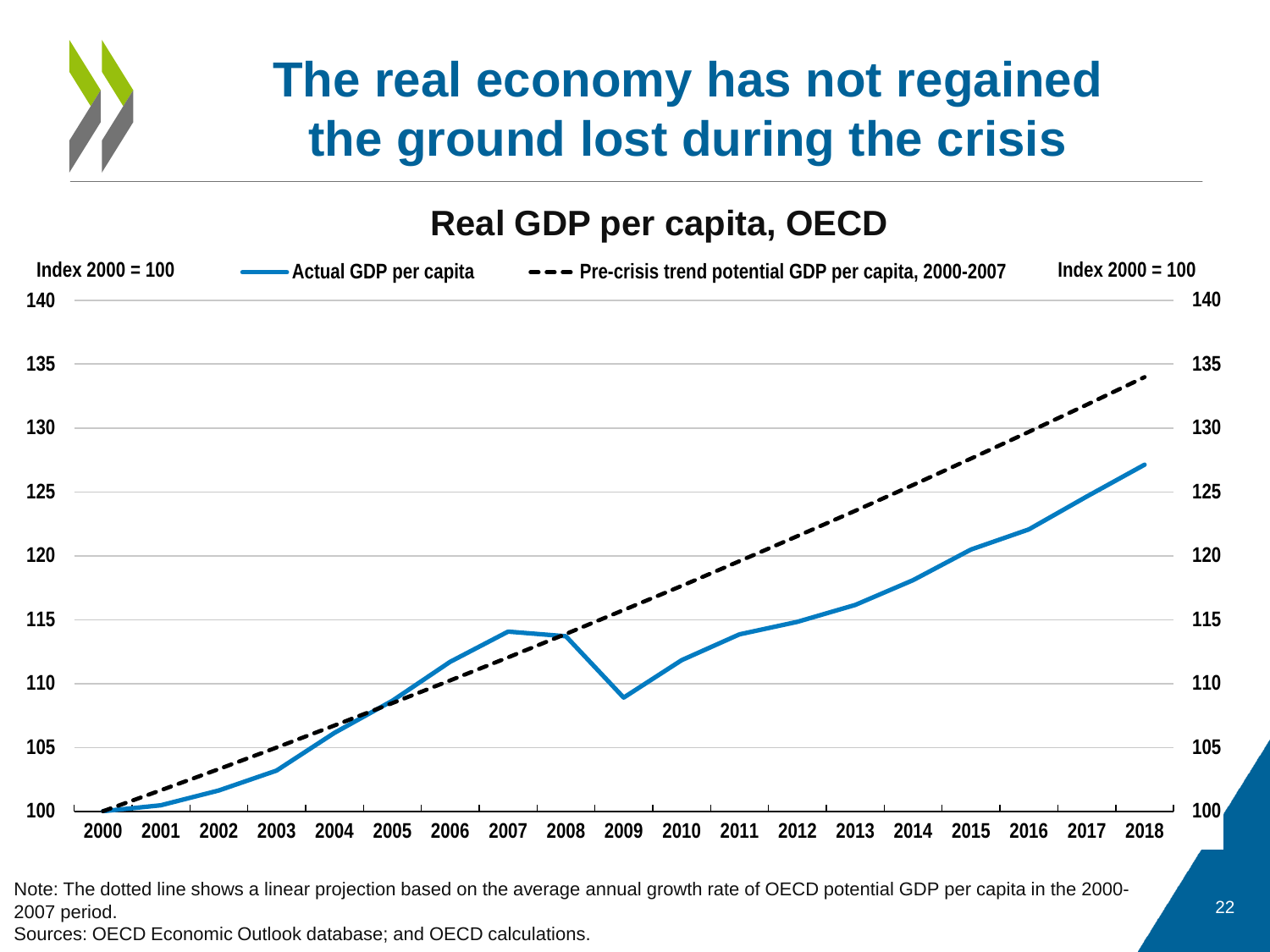### **Focus on people to raise well-being, improve opportunities and address political tensions**

#### **Education, skills and labour policies are key**

*Share of priority recommendations followed by action*



Note: Refers to reform priorities identified in Going for Growth in 2017 for the 35 OECD economies, Argentina, Brazil, China, Colombia, Costa Rica, India, Indonesia, Russia and South Africa. Sources: OECD *Going for Growth* 2018; and OECD calculations.